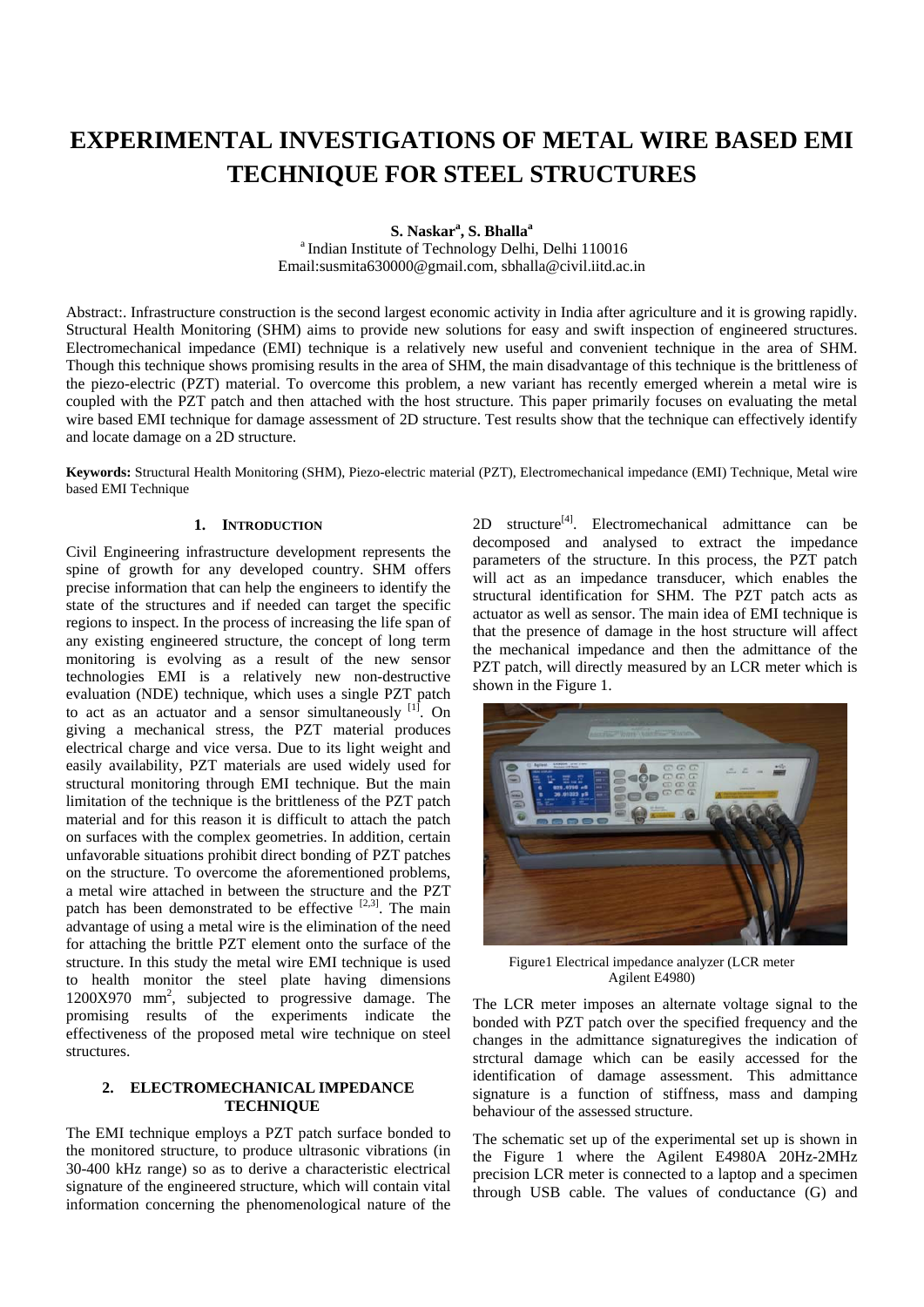susceptance (B) were obtained by connecting in frequency range 100 to 150 kHz through the Agilent VEE Pro  $9.0^{[5]}$ .



Figure2 General Schematic set up of the total system

In order to quantify the changes in signature due to damage, the index used is root mean square deviation i.e. RMSD.

RMSD was defined as  $[6]$ ,

RMSD(\*) = 
$$
\sqrt{\frac{\sum_{i=1}^{i=n} (w_i - u_i)^2}{\sum_{i=1}^{i=n} u_i^2}} \times 100
$$
 (1)

Where,  $u_i$  (i= 1,2,3,.......,N) is the baseline signature

wi is the signature obtained after damage.

# **3. SPECIMEN PREPARATION**

The steel plate shown in Figure3 has dimension of 1270X970 mm<sup>2</sup> and is 8 mm in thickness. The chemical composition of the steel plate includes carbon of 0.23 %, manganese of 1.5 %, sulphur 0.045%, phosphorus of 0.045% and silicon of 0.40% as per IS-2062, 2006. The steel plate was supported on box section pipe of cross section  $38X38$  mm<sup>2</sup> and 3 mm thickness and the pipe was welded along the perimeter of the steel plate.

After the fabrication of the steel plate, metal wires of length 50.8 has been attached with the plate at two sides of it, and then PZT patches were attached on the plate and the metal wire with two part Araldite epoxy adhesive. The whole Plate with metal wire is shown in Figure 4.

The key feature of the proposed arrangement is that it drastically reduces the total number of sensors employed for SHM



Figure 3(a) Side view of the Steel Plate of  $1270X970$  mm<sup>2</sup>



Figure 3(b) Front view of the Steel Plate of 1270X970 mm<sup>2</sup>



Figure 4 Whole Steel plate with metal wire set up

The plate has been divided in panels and on each panel the PZTs patches were attached, and for the metal wire the PZTs patches were attached at one end and the metal wire is attached along other end to the plate. The main advantage is this technique is we can remotely control the structure with the help of this metal wire technique. For the conventional method the total PZT numbers are 42, and we have to take ( n x n) measurement which will take a long period. But with the help of the proposed technique we can easily detect the damage by 2n sensors where n is the number of the sensor grids (here 7). So the number of readings also get decreased and it is time saving too and mainly we can easily further use the metal wire along with the PZTs for other structures.

### **4. INDUCTION OF DAMAGE**

In this experimental study, pre-emptive damage detection has been done in both the plate and metal wire is accomplished by using PZT patches of  $10x10$  mm<sup>2</sup> and LCR meter only <sup>[7]</sup>. A single hole of diameter 5cm was made at the  $15<sup>th</sup>$  panel of the plate which is shown in Figure 5. A cover plate as shown in the Figure 6 was placed over the damage, as a retrofitting measure and four 10mm diameter bolts were tightened at 30 N-m torque to get a repaired condition.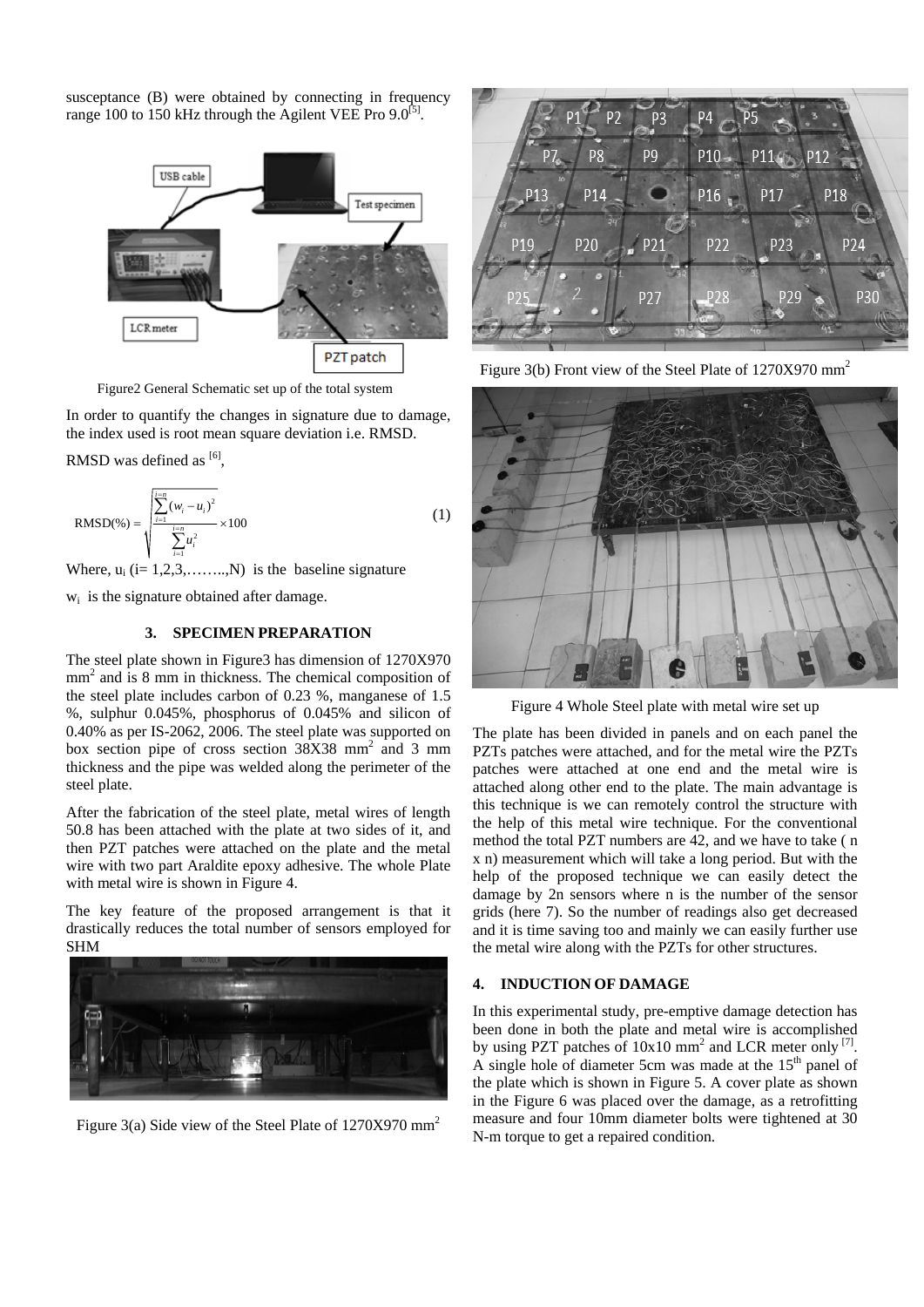

Figure 5 Damage location created at the  $15<sup>th</sup>$  panel of the plate

For the both proposed metal wire technique and conventional EMI technique, the base line of the conductance signature was acquired from the PZT patches, which has been shown in Figure7 for both damaged and undamaged condition with the help of VEE Pro. 9.0. The repeatability of the signature is excellent as shown in the figure 7(a) and 7 (b). Damaged condition is being created by removing the repairing cover plate from the hole and then RMSD values from equation 1 is being calculated for each PZT patch.



Figure 6 (a) Retrofitting plate with four bolts of 10mm diameter,



Figure 6 (b) PZT patch attached on the steel plate

## **5. EXPERIMENTAL RESULTS**

The RMSD values for conductance signature for each patch for steel plate have been calculated from the equation 1 and 2D bar graph has been plotted for steel plate and Figure 6 (a) shows the RMSD plot for steel plate using conventional approach. The same procedure has been repeated for metal wire also and the RMSD plot for the metal wire is shown in the approach



Figure 7(a) Repeatability test signature for  $6<sup>th</sup>$  PZT patch for conventional technique



Figure 7(b) Repeatability signature for  $6<sup>th</sup>$  PZT patch for metal wire technique

From the Plot we can easily see that for both the cases the damage has been detected for the panel no 15 where actually damage has been created. After comparing the two RMSD plots, both the methods are giving correct result. But for the metal wire technique, we do not need to calculate 42 panels, we can easily detect the damage from 14 sensors.